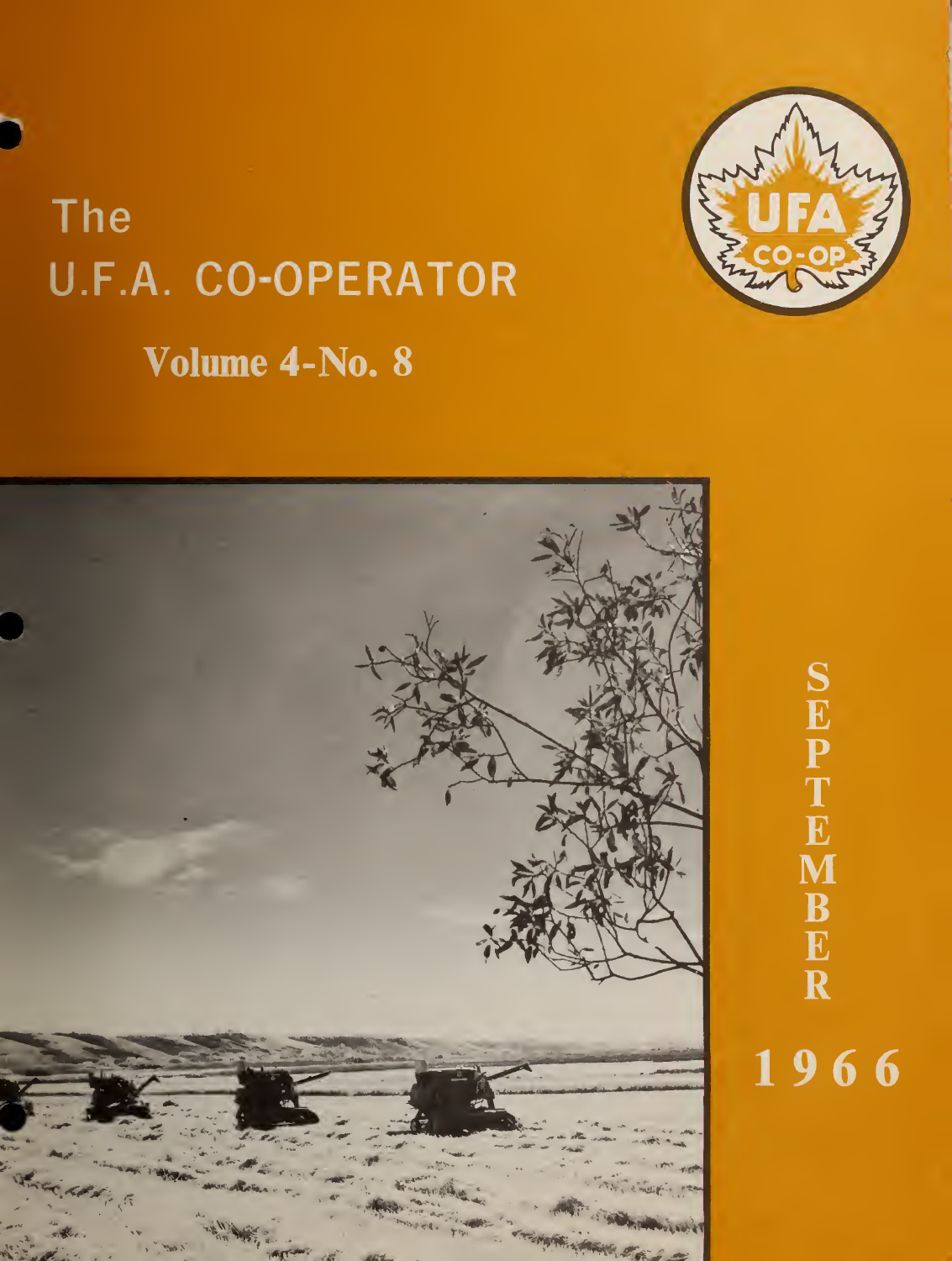Authorized as second class mail by the Post Office Department, Ottawa, and for payment of postage in cash. Postage paid at Calgary.

"Could be more news of Edmonton North."

# Brickbats or Bouquets

Our sincere thanks to the many people who took time to answer the questionnaire in the Co-operator. We really appreciate the plaudits — and will certainly try to implement the many suggestions received. We thought you might like to see a random sampling of the comments:

"Have more pictures." "Everything is interesting plus the little jokes." "Good coverage of all parts of province where U.F.A. does business." "Don't like articles about office parties." "More pictures of local or country agents — their plants, families, and articles of their achievements." "Effort made to mention so many of your people." "You're doing fine." "More pages by having cheaper paper." "Like mention of progress of U.F.A. and news of members old and new." "More on the different agencies." "A news story about the odd delegate or director might be of interest to many." "Like to see more jokes." "Like to see more information on various phases of U.F.A. Co-op." "Like the information about various people mentioned in Co-operator." "Too much news not concerning U.F.A." "More informative articles of world scope such as that on Co-operatives in March issue." "I like the reports on progress our organization is making." "I think a small section should be set aside for the individual employee." "Most items about employees have been on managers or petroleum agents — that is fine — but I'd like more about other fellow employees in the company." "I like contents — would like to see more about personal doing of staff members." "Don't read it." (Thank goodness there was only one answer like this, however, you must admit it's an honest and unbiased one.) "Everything O.K." "I like the history of the company and background of the people who made it<sup>a</sup> company." "It's not a scandal sheet." "Like to see more personal notes on Head Office." "More reports from areas, e.g. Edmonton wholesale, etc., more feature articles." "Like jokes — history of U.F.A. Co-op — current promotions — skill tests." "Discuss jobs done at each warehouse." "More items for junior members of the organization." "Like the advanced reports on board meetings — sales figures — new membership record." "More news of employees, please."

"Like the write-ups about various personalities connected with U.F.A. Co-op."

We'll certainly try to have more in the Co-operator about things our readers like -less on what they don't like — and avail ourselves of the suggestions offered and by wheedling, needling, try and carry them out.

All comments are sincerely appreciated — so please don't hesitate to write — and help make The Co-operator <sup>a</sup> better publication — one more interesting because you helped produce it.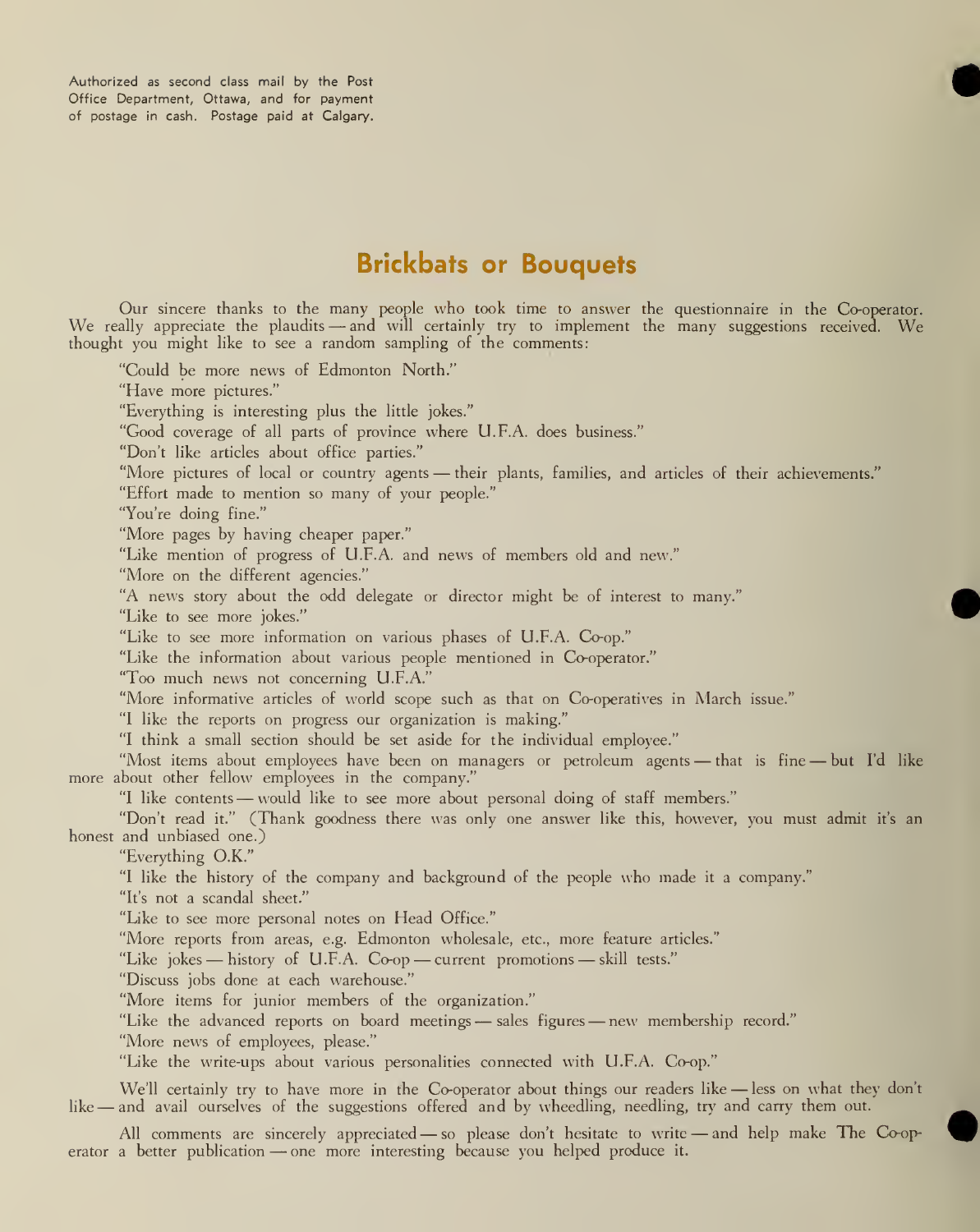![](_page_2_Figure_0.jpeg)

## The Junior Farmers' Union of Alberta Gold Eye Lake Camp

The Gold Eye Camp project began in July, 1959 with the leasing of 15.5 acres of forested land adja cent to Gold Eye Lake, located 110 miles west of Red Deer. Additional land has been acquired and the camp accommodates 80 campers plus staff. The buildings are of <sup>a</sup> log type construction with heating, sewage and electrical facilities. To date the buildings and contents of the camp represent an investment of \$150,000.

Programs offered at the camp, at the present time, are primarily for the age group 16-21. The young adults attending the camp are sponsored by Co-ops, Farm Union Locals or by other interested groups. A Graduate Seminar is held for the leading students from the previous year's Teen Camps. The Farm Women's Union of Alberta sponsors a Citizenship Seminar for Indian and non-Indian students each year.

Other events include the Junior F.U.A. Convention, 4-H Junior Leader Camps (directed by the 4-H Branch of the Alberta Department of Agriculture) and Boards of Directors meetings of some of the farm organizations.

The camp has been built by contributions received from interested individuals, <sup>a</sup> government grant, co operatives and farm organizations. The provincial camp is becoming known as the Gold Eye Citizenship and Leadership Training Centre. Camp facilities are being continually expanded to accommodate program needs.

This year, the theme of the program offered those attending was, "Build a character - build a nation." The objectives of the camp were to develop through group participation and self help:

- Responsibility, good citizenship and leadership qualities.
- An understanding of co-operatives and their role in society.
- An understanding of rural and urban organizations.

Staff was provided by the following organizations: Alberta Wheat Pool, Federated Co-operatives Ltd., Farmers' Union of Alberta, Farm Women's Union of Alberta, United Grain Growers Ltd., and the United Farmers of Alberta Co-operative Ltd.

On staff from U.F.A. Co-op Ltd. were Elmer Reimer and Alvin Goetz of the Information Service Division.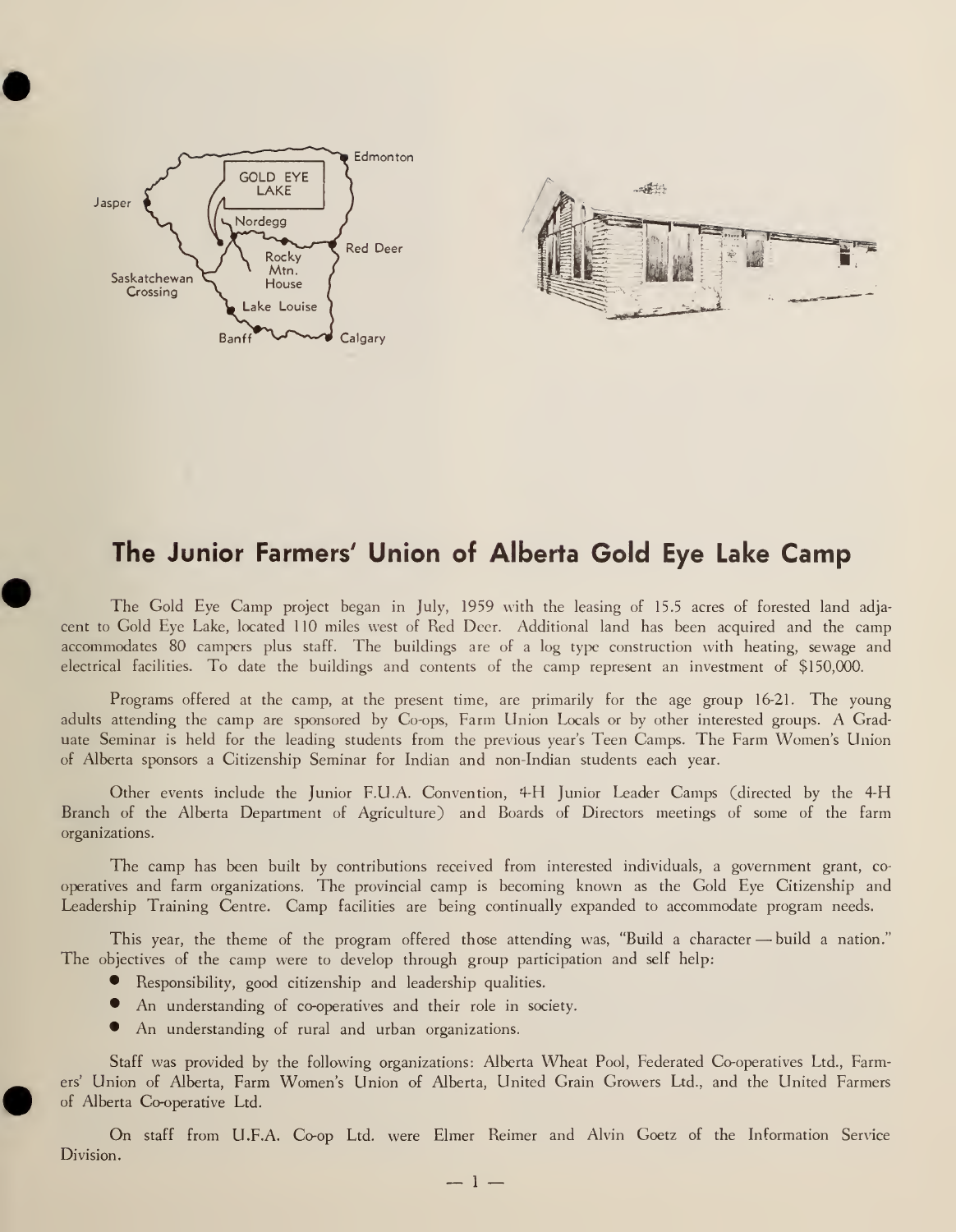![](_page_3_Picture_0.jpeg)

A welcome addition at the Junior F.U.A. Gold Eye Camp is the \$20,000 seminar building donated by Federated Co-op Ltd. and the Alberta Wheat Pool. This building, which contains a lounge area, five classrooms and two washrooms, was completed in time for the first sessions.

![](_page_3_Picture_2.jpeg)

The July 25-29 Teen Camp for F.U.A. Districts 9 and 10 was attended by 58 students, pictured here before the main pavilion.

#### NO, THEY'RE NOT IN THEIR TEENS — THEY'RE SOME OF THE YOUNG AT HEART STAFF

![](_page_3_Picture_5.jpeg)

Left to right —John Melicher, Edmonton school teacher, who is assistant camp administrator and recreational director; Ed Ness, Edmonton, Public Relations Representative for the Alberta Wheat Pool; George Parsons, Calgary, Field Service<br>Representative for the United Grain Growers; Mrs. Bea Parlby, Alix, dean of girls; Art Turner, Calgary, Public Relations Of-ficer of the Calgary Co-op Association; Dave Yeudall, Edson, dean of boys; Gerald Schuler, Edmonton, Assistant Director of F.U. and C.D.A. and camp administrator.

![](_page_3_Picture_7.jpeg)

The 1965 Award Winners attending the Graduate Camp represented all sectors of Alberta. Each year, the 10 top<br>students are given an award to return the following year for<br>a graduate camp. This year 18 students will be selected by<br>the Alberta Agricultural Centennial Committe to Expo 67 and the eastern provinces next summer.

![](_page_3_Picture_9.jpeg)

The 1966 Junior F.U.A. Convention was held at Gold Eye Camp from July 4-7 and was highlighted by awards given to three Junior farmers and the Junior Debating Finals.

#### EXCHANGE STUDENTS — WHERE ARE YOUR WHITE HATS?

![](_page_3_Picture_12.jpeg)

The Junior Farmers exchange trips between the provinces<br>is an alternate yearly program, and has proved to be most<br>successful. Left to right — Mr. and Mrs. Jim Phelps, Wilkie,<br>Saskatchewan. Jim is a Junior Farmers' Union of tion of his University education, devote his time to farming; Miss Janet Henderson of Brantford, Ontario, on staff at the Ontario School for the Blind at Brantford; Ron Snyder of Niagara Falls, Ontario. Ron farms with his father and is active in the Junior Farmers' Association of Ontario.

![](_page_3_Picture_14.jpeg)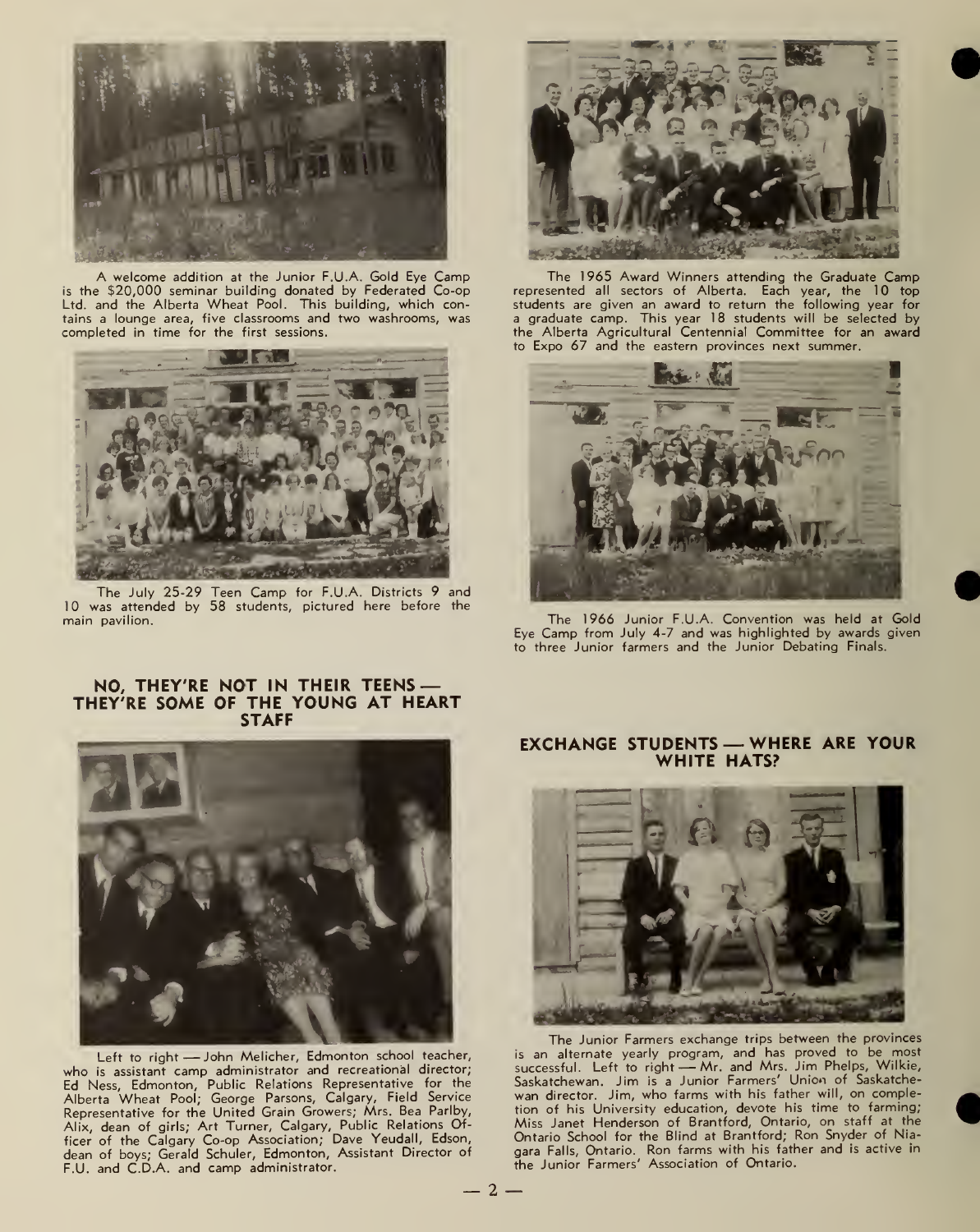![](_page_4_Picture_0.jpeg)

Daniel C. Manderson

Mr. D. C. Manderson of R.R. 2, Ryley, Alberta, was recently elected a Director of the Board of U.F.A. Co-op Ltd. He is <sup>a</sup> native of Ryley, Alberta, where he owns and works a mixed grain farm.

His associations with farm organizations began with 4H Clubs to which he belonged for eight years. He served as <sup>a</sup> 4H Club Leader at Fawcett for four years and one year at Ryley as well as being an assistant leader for several years.

Mr. Manderson has actively continued his work in many farm organizations and held responsible positions in them. He was Vice Chairman of the Advisory Committee of Sub District 507 of the Alberta Wheat Pool; President of the Farmers' Union of Alberta Local 540 for six years; and Secretary of Sub District 3, District 6 of the F.U.A. Previous to his election to the Board of Directors of U.F.A. Co-op Ltd., he was a delegate for two years.

As well as the executive positions he has held, Mr. Manderson is <sup>a</sup> member of the Northern Alberta Dairy Pool, Alberta Livestock Co-op., C.C.I.L., Edmonton Co-op Store and the Tofield Co-op Store, and is on the Advisory Committee, Agricultural Service Board for the County of Beaver.

Mr. Manderson, his wife and their nine children live on their farm at Ryley.

# Agriculture Still Dominant Factor in Alberta

### EDMONTON

Agriculture still is the dominant factor in Alberta's economy, Dr. C. F. Bentley, dean of the faculty of agriculture at the University of Alberta, said recently.

Dr. Bentley was addressing a conference on eco nomic trends for 1966. The one-day conference, sponsored by the Edmonton Chamber of Commerce, allowed businessmen to hear experts discuss various sectors of the economy.

Dr. Bentley told the conference: "Although only 20 per cent of the Alberta labor force is engaged in primary agricultural production, more than half of our people are directly or indirectly dependent for their employment on agriculture — that is handling, processing, servicing and distribution of agriculture's production and needs as well as those of farm people."

## \* \* &

### GET SEED CLEANED EARLY

How about seed cleaning firms charging more late in the cleaning season than they charge in the fall? An Alberta Department of Agriculture study of how the firms can best use available labor and equipment to clean the most seed indicates their higher charges are justified. The study showed that getting seed cleaned well ahead of the spring rush planting season is best for all concerned.

## FARM FACTS AND FANCIES

"A wise man never blows his knows." —The Farmer's Digest.

 $\hat{\mathbb{R}}$   $\qquad \qquad \hat{\mathbb{R}}$   $\qquad \qquad \hat{\mathbb{R}}$ 

### MOVING TREES

Alberta's Supervisor of Horticulture, P. D. Mc-Calla, recommends the following procedure for moving trees in the fall.

Take as much of the roots as possible when the tree is dug up. Some top pruning may be necessary to counteract the loss of roots.

Dig the tree on a cool, dull day to prevent loss of moisture in the roots, trunk and branches.

Do not expose the roots to the sun any longer than is absolutely necessary. This is particularly important for evergreens. The roots should be covered with burlap, canvas or a similar material.

Do not crowd the roots when the tree is planted in its new location and be sure to pack good top soil tightly around them.

Give the trees a thorough watering as soon as they have been transplanted and again just before freeze-up. This will prevent the wood from drying out which is the main cause of winter damage. Stake all trees over five feet tall.

Mr. McCalla is often asked whether it is necessary to plant a tree in the same position as it was in its original position. In other words, should the part of the tree that was facing north be planted in its new location so that it is still facing north? Mr. McCalla says he knows of no evidence to substantiate this theory but it certainly will not do any harm.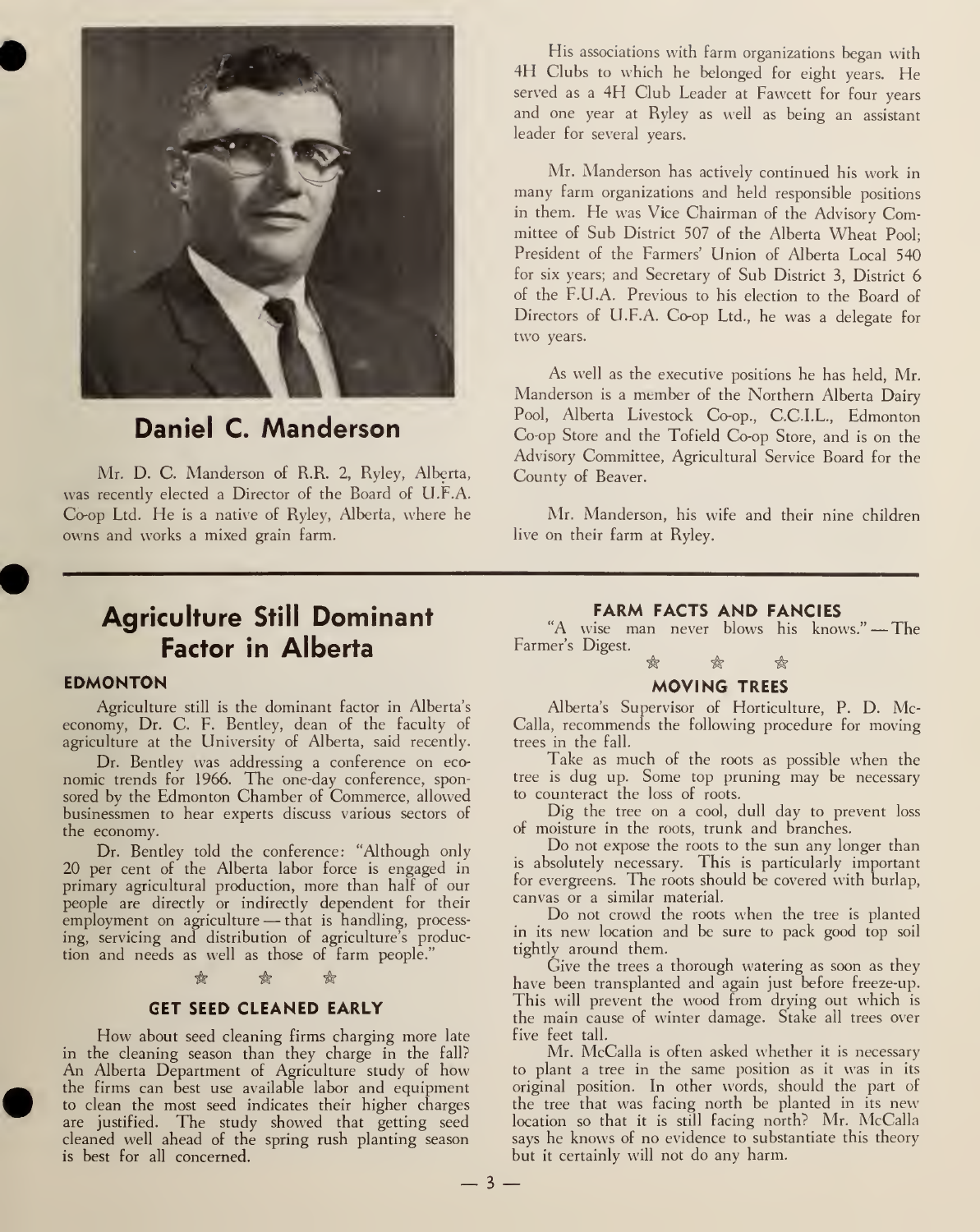![](_page_5_Picture_1.jpeg)

DEL BONITA

 $\sim$ 

#### U.F.A. CO-OP'S KLONDIKE KUT UPS AND THEIR KUTIES

![](_page_5_Picture_4.jpeg)

When the Klondike fever hit Edmonton, U.F.A. Co-op was magnificently represently by: left to right —Ole and Kay Johnsen, Ron and Norman Neufeld, Gordon and Helen Brazeau. Ole Johnson is shipper and Gordon Brazeau is supervisor at the Edmonton Petroleum Warehouse and Ron Neufeld is Area Supervisor of Territory Eight.

 $\Leftrightarrow$ 

愈 愈

![](_page_5_Picture_7.jpeg)

HERE

![](_page_5_Picture_9.jpeg)

#### SEED GROWERS HONORED AT FORT ST. JOHN MEETING

Ten Alberta residents were honored with awards at the 62nd annual meeting of the Canadian Seed Growers' Association. Mr. C. Anderson of Freedom and his brother H. Anderson received Robertson Associate Memberships.

Mr. Anderson is a director of U.F.A. Co-op Ltd.

#### STETTLER

Richard Rycroft, Farm Supply Manager at Stettler and his wife attended a Barn Dance at the Arnold Nitschke Farms.

The occasion was to celebrate the completion of <sup>a</sup> new U.F.A. Co-op 32x48 Arch Barn.

Dancing was to the music of Erwin Repp and refreshments and a delicious supper were served by Mr. and Mrs. Arnold Nitschke.

## $\hat{\mathbf{x}} \qquad \hat{\mathbf{x}} \qquad \hat{\mathbf{x}}$ JUNE MEMBERSHIP APPLICATIONS

The Dividend Department processed 266 Farm Supply and 308 Petroleum applications in June, 1966. Total membership applications for the sixth month of the year were 574.

![](_page_5_Picture_19.jpeg)

#### BIG OR SMALL — WE HAVE U.F.A. CO-OP PRODUCTS FOR THEM ALL

That's the slogan ANDY RICARD used on his float in the Morinville Frontier Daze. The picture on the left, taken at the bulk petroleum plant at Morinville, shows the handsome beard Andy grew for the occasion. The picture on the right shows Andy pulling the float with a tractor. Riding on the float is Andy's daughter.

To the Ricards: "Big or small —you're <sup>a</sup> handsome representation for U.F.A. Co-op Ltd.''

 $-4 -$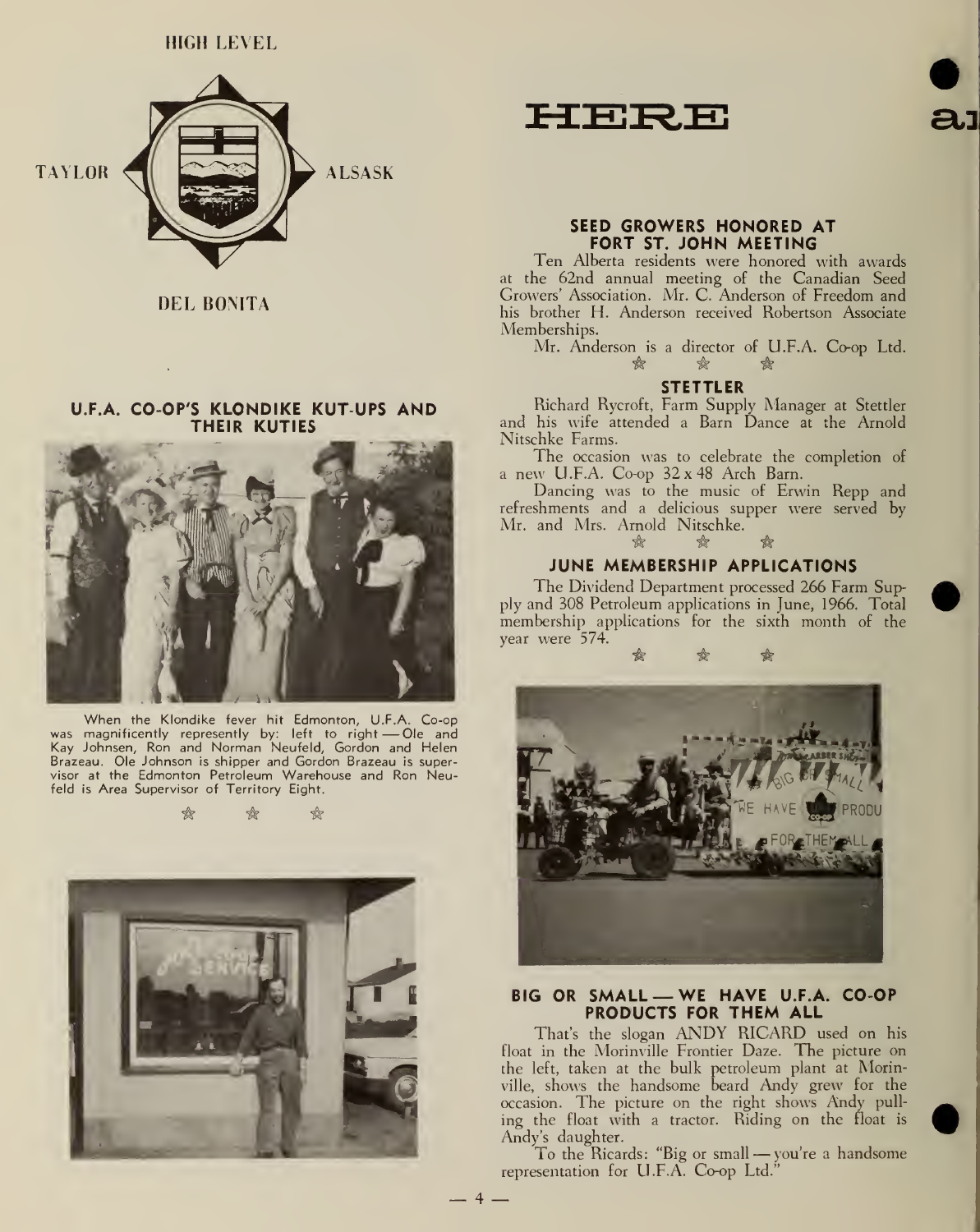HERE THE STATE OF

### VULCAN

![](_page_6_Picture_3.jpeg)

U.F.A. Coop Petroleum Agent FRANK JEPPS and his family all worked hard, but the end results were certainly worthwhile.

Frank, his wife Joyce and their children Roxanne and Kim were the chief decorators and workers for their superior entry in the Vulcan Annual Parade. On top of the truck there was a display of petroleum products and Frank's son Kim and <sup>a</sup> neighbor's daughter Terry Lynn Gillis were kept busy as they were also on top of the truck throwing candies to the kiddies along the parade route.

露

#### METRO MAKOWICHUK

![](_page_6_Picture_8.jpeg)

Metro Makowichuk has been appointed U.F.A. Co-op Ltd. bulk petroleum agent at Willingdon. Metro has lived in this area most of his life — farming in the Hairy Hills area and as owner-operator of the general store at Norma.

The Makowichuk's have four children — the two oldest have completed their first year of education at the University of Alberta, and the younger boys attend the local school. Metro plans to move the family to Willingdon in the near future.

MANNING

![](_page_6_Picture_12.jpeg)

MILK RIVER

#### MAKE WAY FOR KLONDIKE DAYS

![](_page_6_Picture_15.jpeg)

The Edmonton Farm Supply staff certainly entered wholeheartedly into the spirit of Klondike Days. Left to right — Lloyd Clark, Len Skori, Ruth Powers, Ellen McGeehan, Pat<br>Horton, Mildred Reynolds, Jackie Hardman and Mike Widynowski. Thanks to Ellen for sending the picture, and as she noted, "Judging from appearances, 'Klondike Days' in Ed monton will be <sup>a</sup> close competitor to the Calgary Stampede." You better believe it Calgary!! k \* \*

WILLINGDON

![](_page_6_Picture_18.jpeg)

On hand at the official opening of the Willingdon bulk plant were STEVE MELNYK, U.F.A. Co-op delegate; JERRY McKAY, Area Supervisor; and ALVIN GOETZ, Information Service Division. The seventy members who were at the opening met our new agent METRO MAKOWICHUK, and had coffee and doughnuts.

Door prizes were won by: Ray Lastivka, Willingdon, 35 lbs. of grease; Mrs. John Shupenia, Andrew, 3 gallons of oil; George Kutash, Whitford, 3 gallons of oil.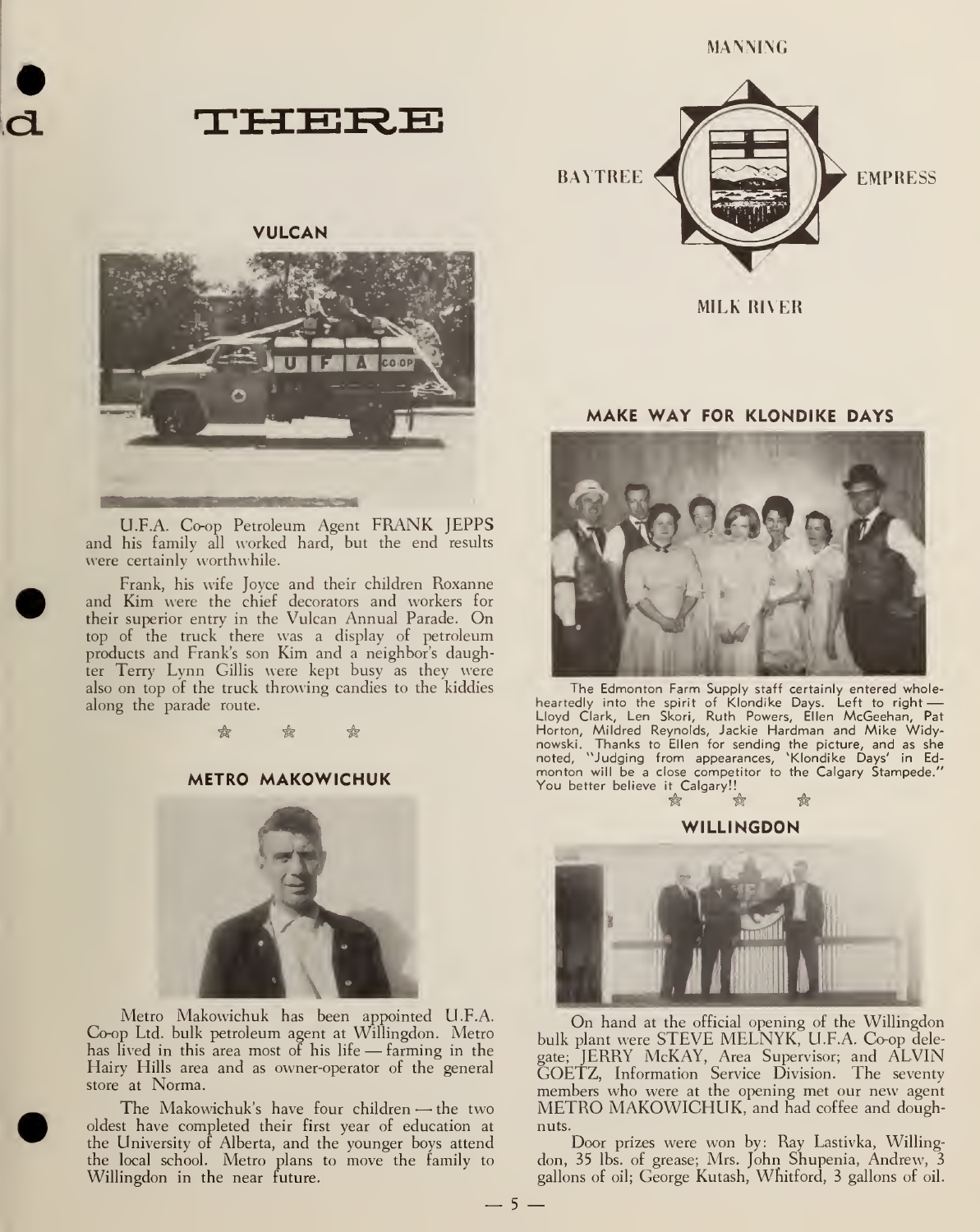#### NICK KULACHKOSKY, BAY TREE

![](_page_7_Picture_1.jpeg)

#### Mr. & Mrs. Kulachkosky

It's true Nick Kulachkosky was born at Stuart burn, Manitoba, but he soon rectified that error and started moving west. His parents started the trek by moving to Melfort, Saskatchewan and in 1928 to a homestead near Bonanza, Alberta. In 1939, Nick and his wife Ann took over the post office and general store at Bay Tree. In 1951, U.F.A. Co-op Ltd. built the bulk plant there and Nick was appointed agent.

Al Carder, Petroleum Area Supervisor, recently pre sented Nick with his 15 year service award on behalf of U.F.A. Co-op Ltd. Nick Kulachkosky manages an efficient and successful business and anyone who has worked with Nick will tell you what a fine person he is.

Nick, his wife Ann, son Bill, and daughter Joyce are a fine representative family that U.F.A. Co-op Ltd. is proud of.

Heartiest congratulations, Nick, on your 15 year service award and we're voicing the words of many people when we say, "It's <sup>a</sup> pleasure to do business with you."

![](_page_7_Picture_7.jpeg)

BiH Kulachkosky

![](_page_7_Picture_9.jpeg)

Modern Equipment

![](_page_7_Picture_11.jpeg)

#### ELDEN GLEBE, PICARDVILLE, ALBERTA

Elden Glebe is U.F.A. Co-op Ltd. bulk petroleum agent at Picardville, Alberta. Ten years ago when Elden joined our organization, he didn't have to travel very far to do so as he was born in Picardville and raised on a nearby farm. Until he joined U.F.A. Co-op Ltd., Elden farmed his own place. He's always been active in community affairs and in his youth was a Junior F.U.A. president. He is secretary of the local curling club, a Church trustee, belongs to the skating rink and the community association and is an enthusiastic helper in any community projects.

Elden, his wife, son and three daughters live in Picardville and their hobbies are golf, boating, waterskiing and curling.

Congratulations, Elden, on receiving your 10 years service award with U.F.A. Co-op Ltd.

 $6 -$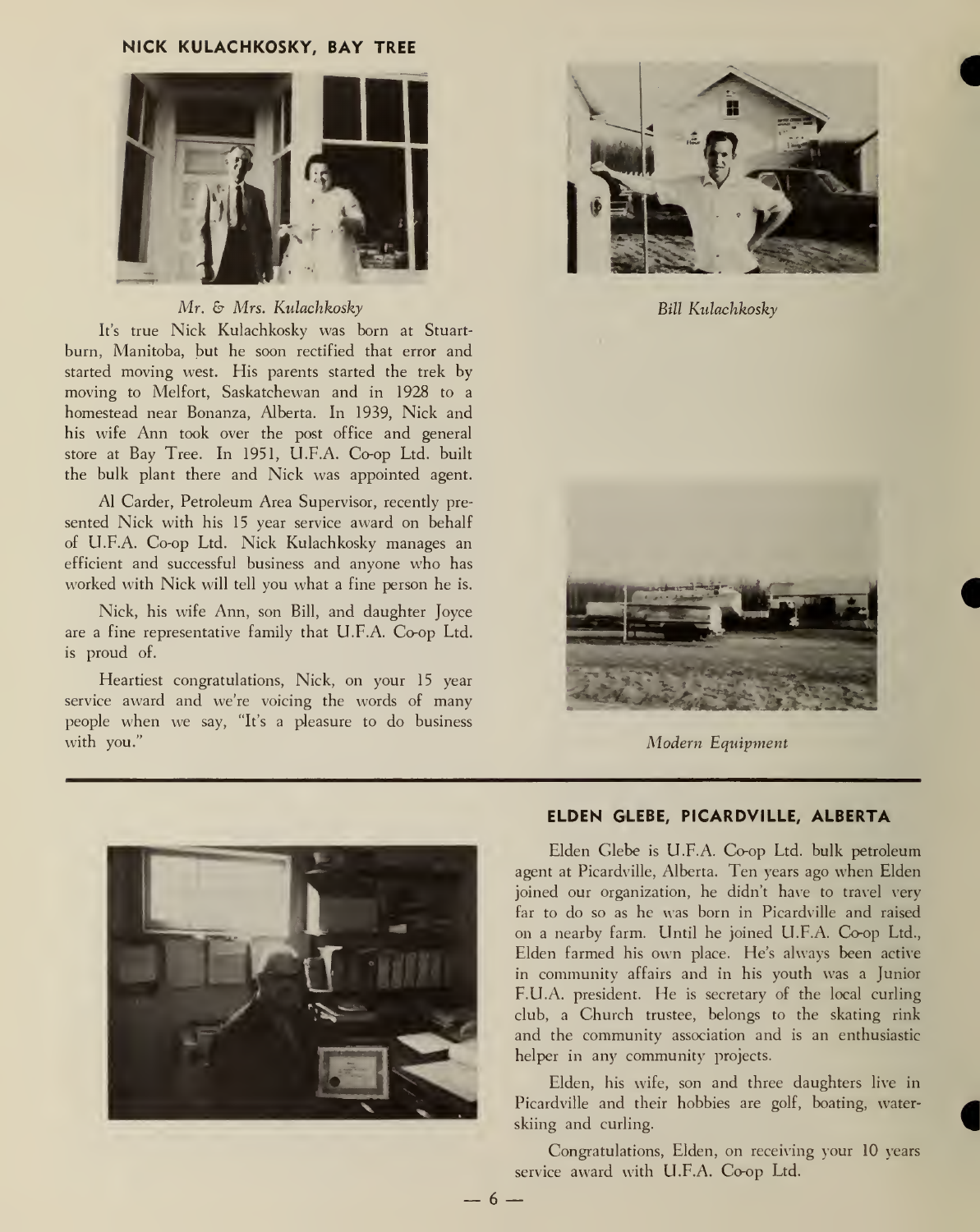**HIGHRIDGE** 

![](_page_8_Picture_1.jpeg)

Our sincere wishes for <sup>a</sup> speedy recovery, after his recent operation, to Stan Farrants, U.F.A. Co-op Ltd. Petroleum Agent at Highridge. Stan's wife Thelma has been busy taking care of the agency (and doing a wonderful job!).

Stan was recently honored when he was presented with his 20 year service award from U.F.A. Co-op Ltd. by Petroleum Area Supervisor Ron Neufeld. Stan be longs to a pioneer family from Nova Scotia who came west to Lac La Nomme where they homesteaded. Born and raised in this district, Stan owned his own farm there. As a youth, Stan belonged to the Junior F.U.A. and his familv has always been closelv affiliated with U.F.A. Co-op Ltd.

The agency at Highridge was started in June, 1946, by Stan who has been one of our most conscientious agents. He is <sup>a</sup> member of the Highridge Recreation Society and the Barrhead Legion — likes to square dance and enjoys fishing. Stan is a good Samaritan with a natural aptitude for electrical work, and is always helping his neighbors by fixing machinery and tools electrically or mechanically.

We hope you'll soon be feeling A-l again, Stan, and our best wishes to you on vour 20th year with U.F.A. Co-op Ltd.

 $\hat{\mathbb{R}}$   $\hat{\mathbb{R}}$   $\hat{\mathbb{R}}$ 

#### CENTENNIAL STUDENT EXCHANGE

Barbara McNab, daughter of Bill McNab of our petroleum division, recently returned from a two week trip to Toronto. The trip was sponsored by the Centennial Student Exchange and 24 Calgary high school students, selected on their all-round student activities, travelled east as Western Ambassadors of Good Will. Their tightly packed schedule was highlighted by trips to Niagara Falls and many other points of interest.

Students from the east are returning the visit and the McNab's have as their guest <sup>a</sup> girl from Cornwall, Ontario.

| New Employees |  |
|---------------|--|
|---------------|--|

## Promotions and Transfers

LARRY LUFT from Manager at Hanna to Man-

RALPH IMBERY from Manager at Grande Prairie.

to Manager at Calgary. DAVE LATAM from Assistant Manager at Leth-

bridge to Manager at Hanna. RON FERNLEY from Administrative Supervisor at Calgary to Assistant Manager at Lethbridge. BERT DELANEY from Assistant Manager at

Grande Prairie to Assistant Manager at Red Deer. JACK RATTELL from Administrative Supervisor

at Grande Prarie to Assistant Manager at Grande Prairie.<br>CLARENCE JOBS from Assistant Manager at Red<br>Deer to Building Co-ordinator at Calgary.<br>OLIVER GAY from Salesman at Calgary to Administrative Supervisor, Calgary.<br>VIC

Product Planning Manager at Head Office. GORDON WENZEL from Manager, Red Deer to

Manager, Edmonton. LLOYD CLARK from Manager, Edmonton to Re-

gional Operations Manager. MORLEY MULLINS, Farm Supply Accounting, Head Office, will assume the duties of Senior Inventory

Clerk.<br>PETE SMITH, Farm Supply Accounting, Head<br>Office, will assume the duties of Senior Cost Clerk.<br>JOE MILLER, Farm Supply Accounting, Head Of-

fice, will assume the duties of Senior Accounting Clerk. DOROTHY ROBERTSON from Dividend to Data

Processing as Key Punch Operator, Head Office.<br>CAROL STEWART from Key Punch Operator to

Senior Key Punch Operator. AL CARDER, Petroleum Area Supervisor trans-

ferred from Grande Prairie to Camrose. PERRY BILLINGSLEY, Petroleum Area Supervisor, transferred from Camrose to Grande Prairie.

#### YOUR TIMETABLE FOR DISASTER

When you feel you have to rush, remember these facts from the Brewers' Association of Canada.

A <sup>10</sup> mile trip takes:

15 minutes at 40 miles per hour;

12 minutes at 50 miles per hour;

10 minutes at 60 miles per hour;

8.6 minutes at 70 miles per hour.

How much time do you HAVE to save?

 $-7-$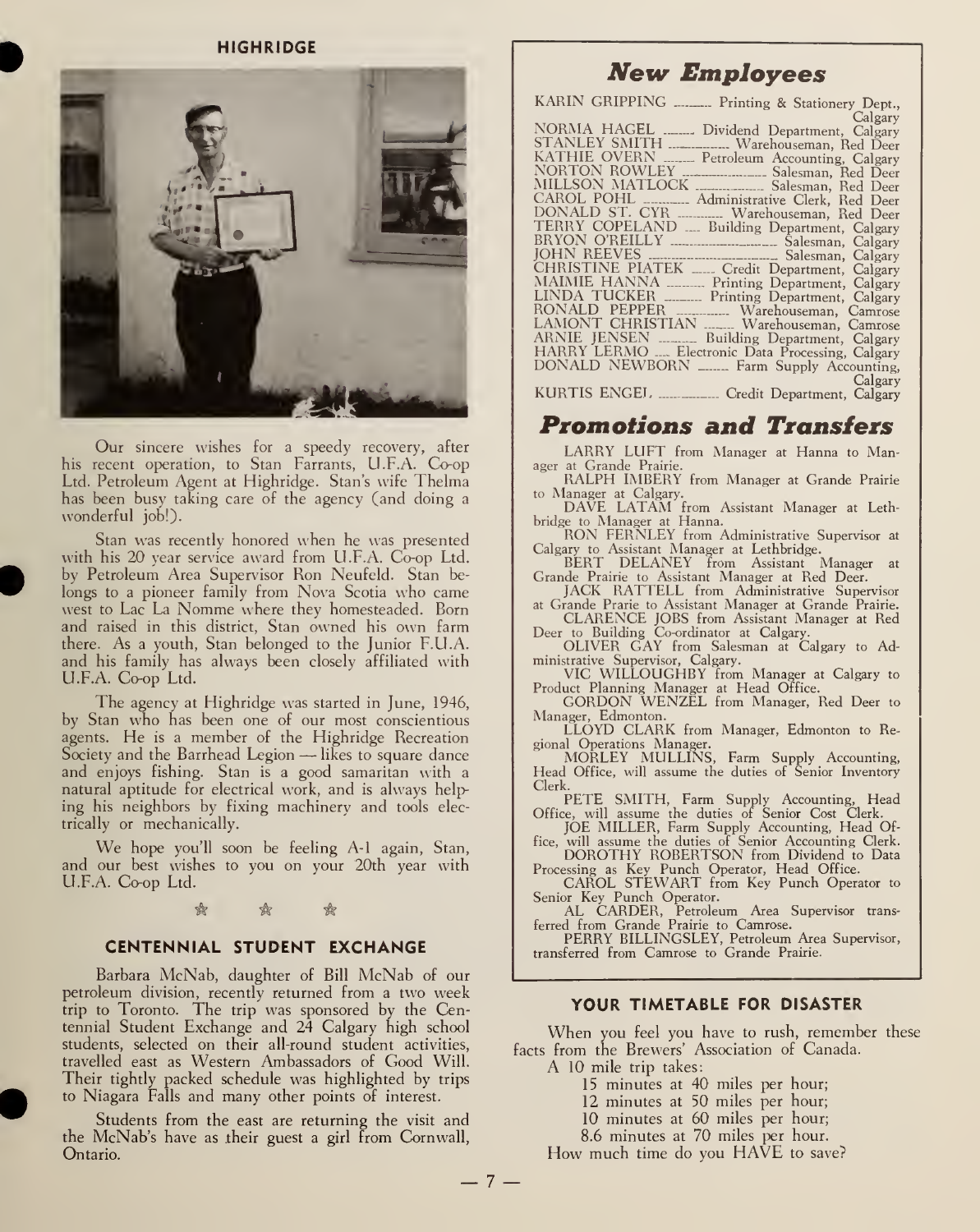#### VIC WILLOUGHBY APPOINTED PRODUCT PLANNING MANAGER

![](_page_9_Picture_1.jpeg)

Ward Smith, Manager of the Farm Supply Division, recently announced the appointment of Vic Willoughby as Product Planning Manager. This department will gather new product ideas and evaluate their potential and practicability. Other department responsibilities will be that of co-ordinating the initial stages of development which will include the marketing and inventory aspects involved in the successful introduction of new products to our members —co-ordinating the staff for product and sales training — assisting with general product promotion.

Vic is well known to many people associated with our Company. He was born at High River, raised on <sup>a</sup> farm at Gladys Ridge, attended elementary and Junior High School at Ridgeview and high school at Blackie, Alberta; entered University at Edmonton in the Faculty of Engineering and as he says "It was the wrong field of endeavour."

Vic worked on pipeline construction, as a roughneck on a drilling rig and in March. 1958, he started in the "right field of endeavour."

He joined U.F.A. Co-op Ltd. as <sup>a</sup> salesman call ing on Farm Supply agents and has steadily progressed in our Company. In 1959, he became Assistant Manager at the Calgary Farm Supply Centre; he opened and managed the Red Deer and Lethbridge Centres and in August, 1964, was appointed Manager of the Calgary Farm Supply Centre. This new position of Product Planning Manager which relates to selling and investigating new products is one he finds particularly interesting.

Vic is married to the former Joyce Johnson of Blackie and they have two children, Kevin and Nola.

To this personable and dynamic young man, our sincere best wishes for every success in his challenging new job with U.F.A. Co-op Ltd.

#### THANK YOU, CALGARY FIRE DEPT.!

\* \* A

Fire caused by the failure of an electric humidifier broke out in the U.F.A. Co-op Ltd. Head Office building. As our fiscal year ended July 31st, most of the year's records were in the area where the fire was. Fire or water damage would have been disastrous. Prompt, efficient work of city firemen resulted in there being no damage of any kind to the records.

![](_page_9_Picture_10.jpeg)

#### PRIZE WINNING AWARD

Ponoka Co-op Oils Ltd. won third prize with the colorful float they entered in the local parade. Alex Williamson, the manager, wrote in to say the float took almost <sup>a</sup> week to build. Alex was ably assisted by his wife Audrey, Joe Fillinger (from the service station) and his wife Geraldine. Their efforts were certainly worthwhile, and congratulations on your award, Alex!<br>  $-8$  —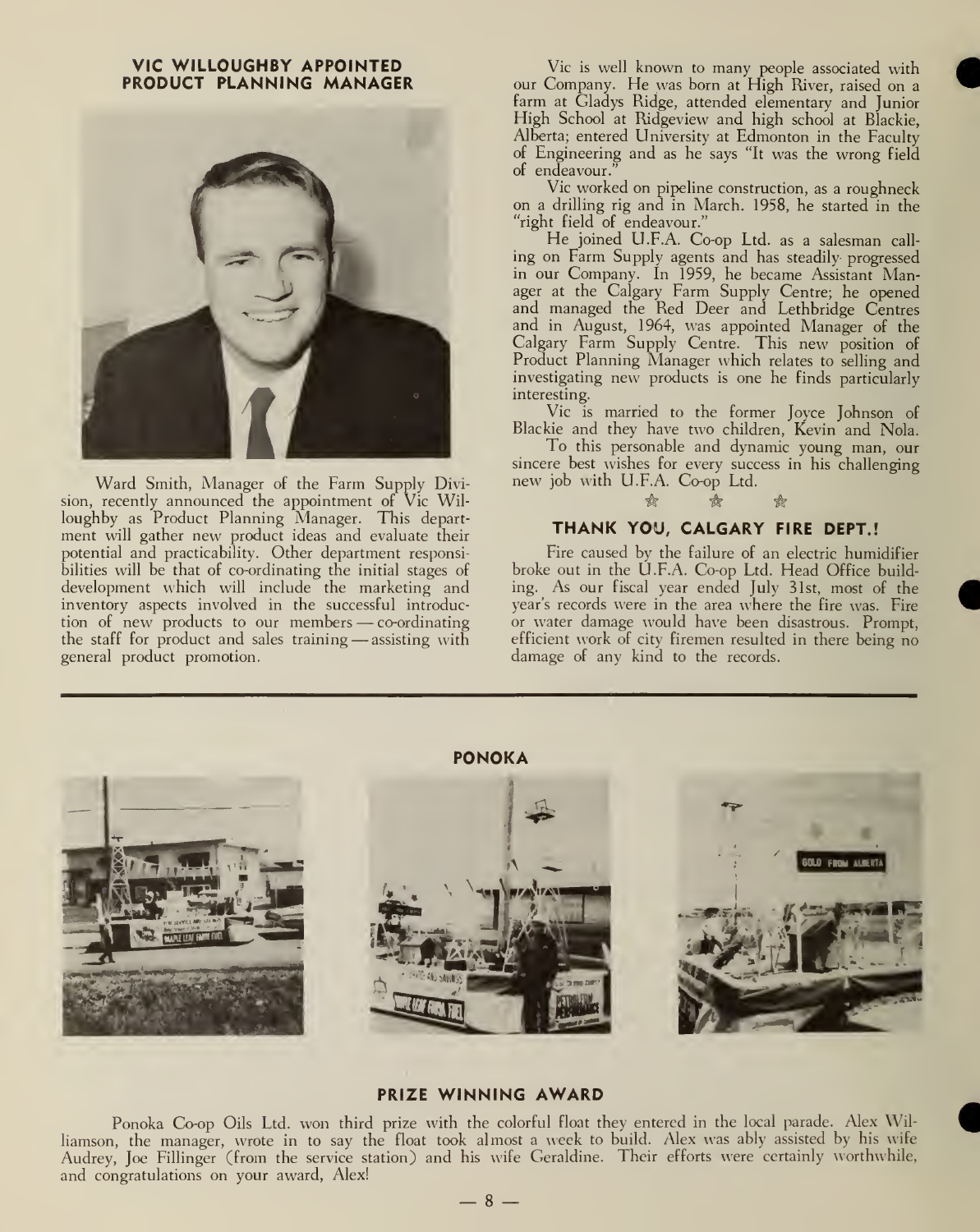## You and the Centennial

Canada today is a nation of 19,000,000 people. It has one of the highest standards of living in the world. It unites people of different languages and cultural backgrounds. Its influence in world councils is out of all proportion to its population.

Much remains to be done before citizens in all communities have the opportunity to live not only a comfortable, but a truly satisfying life.

The Fathers of Confederation laid the foundation for a national structure which they were determined to provide with a future.

The same spirit should animate 1967. The CEN-TENARY IS THE BEGINNING OF A NEW ERA, NOT THE END OF CANADA'S FIRST CENTURY OF CONFEDERATION . . .

No one is compelled to celebrate. However, the centenary will be a success only if it is nourished by the personal enthusiasm of individual citizens.

Each of us should study this great birthday of ours and decide what we are going to offer as individual Canadians.

We should compare in our minds the advantages of our way of life with the hardships and dangers faced by our forefathers in hewing out the wilderness and laying the foundation of the great structure which is Canada's. Let us appreciate the heritage we accept so casually.

We might as individuals:

Plant <sup>a</sup> tree in our own yard or in <sup>a</sup> public park;

Paint our home and spruce up the grounds;

- We most certainly might join with greater joy and enthusiasm in the nationwide Church celebrations and devotions;
- We can remember the shut-ins and find some way to contribute to their comfort, and happiness;
- We can search out the needy in our midst and help them to enjoy more of the good things of Canadian life.

If you have not decided what your special undertaking will be for 1967 give the matter some serious thought.

THE CENTENNIAL IS EVERYBODY'S BUSI-NESS.

 $\mathbb{R}$   $\mathbb{R}$   $\mathbb{R}$   $\mathbb{R}$ 

#### CANADIAN FACTS

Canada is the second largest country in the world. Lanada is the second largest country in<br>Highest mountain — Logan — 19,850 feet riignest mountain — Logan — 19,850 feet<br>Longest river — Mackenzie — 2,636 miles

Largest national park — Wood Buffalo — 17,300 square miles

Largest city — Montreal — 2,260,000 people

Largest lake — Superior — 32,483 square miles

Largest province — Quebec

Most populated province — Ontario —6,668,000 people.

#### THE SEVEN COMMANDMENTS OF HUMAN RELATIONS IN ANY OFFICE

Speak to people. There is nothing as nice as a cheerful word of greeting.

Smile at people. It takes 72 muscles to frown, only 14 to smile.

Call people by name. The sweetest music to anyone's ears is the sound of his own name.

Be friendly and helpful. If you would have friends, be friendly.

Be cordial. Speak and act as if everything you do is a genuine pleasure.

Be genuinely interested in people. You can like almost everybody, if you try.

Be thoughtful of the opinions of others. There are usually three sides to <sup>a</sup> controversy —yours, the other fellow's and the right one.

\* \* Us

If you do nothing but growl all day, naturally you'll be dog-tired at night.

Don't worry about tomorrow. When it comes, it will be today.

Etiquette is the noise you must swallow your soup with.

A smart wife has the steaks on when her husband returns from the fishing trip.

No married man can understand what <sup>a</sup> bachelor does with his money.

\* \* \*

#### WHERE YOUR TAXES GO

The federal government spends:

15.3% on defence, mutual aid and veterans' pensions;

4.2% on protection of persons and property;

9.1% on health;

16.9% on education;

15% on social welfare;

12% on transportation and communication;

4.3% on natural resources and primary industries;

4.7% on general government expenses;

8.2% on general debt charges; 10.3% on all other expenses.

 $\qquad \qquad \mathbb{R}$ 

#### TESTED SENTENCES THAT SELL MORE

One gasoline chain increased business greatly by changing the words, "How many?" to 'What will she hold?"

A manufacturer offered his trade  $5¢$  a pound off A manufacturer offered his trade 5c a pound off<br>on every order for 20 pounds — then found that it was far more effective to offer "ONE POUND FREE WITH EVERY <sup>20</sup> POUNDS."

A lot of money was spent promoting <sup>a</sup> book on better eyesight with the headline, "Let Us Strengthen Your Eyes". But results increased more than 50 per cent when the approach was changed to "Let Us Save Your Eyes!" One word made all the difference.